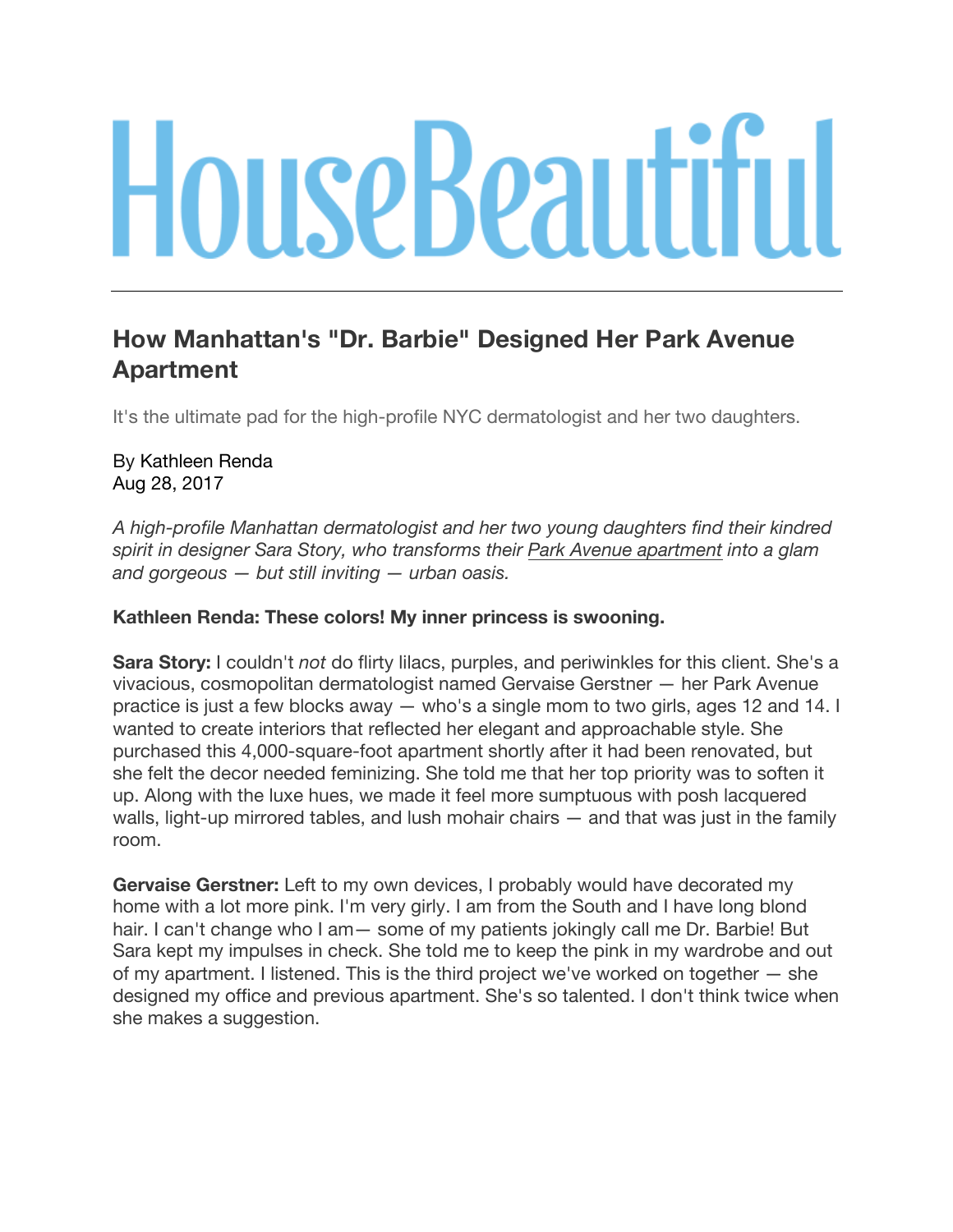

BJÖRN WALLANDER

# **What was the jumping-off point for the palette?**

**SS:** A super-vibrant abstract of a stiletto by Ellen Berkenblit. It's a very dramatic 76-by-92-inch piece that Gervaise bought before buying this place, and she wanted it on the living room's largest wall.

**GG:** To me, the artwork symbolizes female empowerment. Also, I'm known for my high heels. I wear them constantly — I think they're more comfortable than flats. I keep a dozen pairs stashed under my desk at work.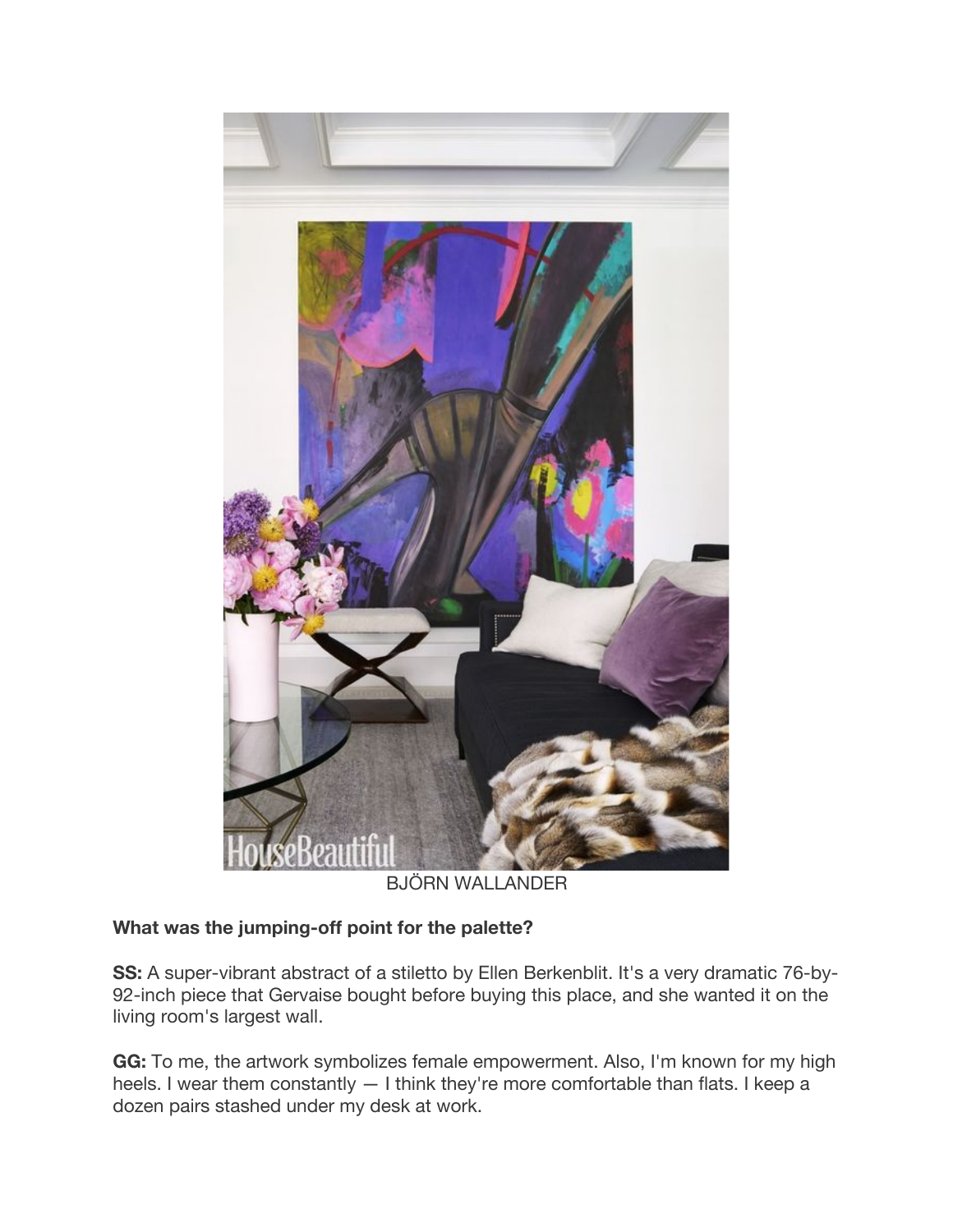**SS:** The whimsy in the painting helped establish the tone of the apartment: sophisticated without any stiffness, so there's nothing off-limits or overly precious. Like the living room, which has the feel of a Parisian salon. The apartment came with two deep sofas; we added back cushions in a nubby fabric. There's a stool covered in fuzzy sheepskin that's easy to move around for extra seating. The room's completely open to the adjoining dining area, with its upholstered chairs and a trio of mirrors reflecting all of the action. In both spaces, the layout and choice of comfortable furniture is deliberate: It's all designed to be conducive to conversation, since she loves to entertain, and it's relaxed enoughfor the kids to enjoy hanging out here.



BJÖRN WALLANDER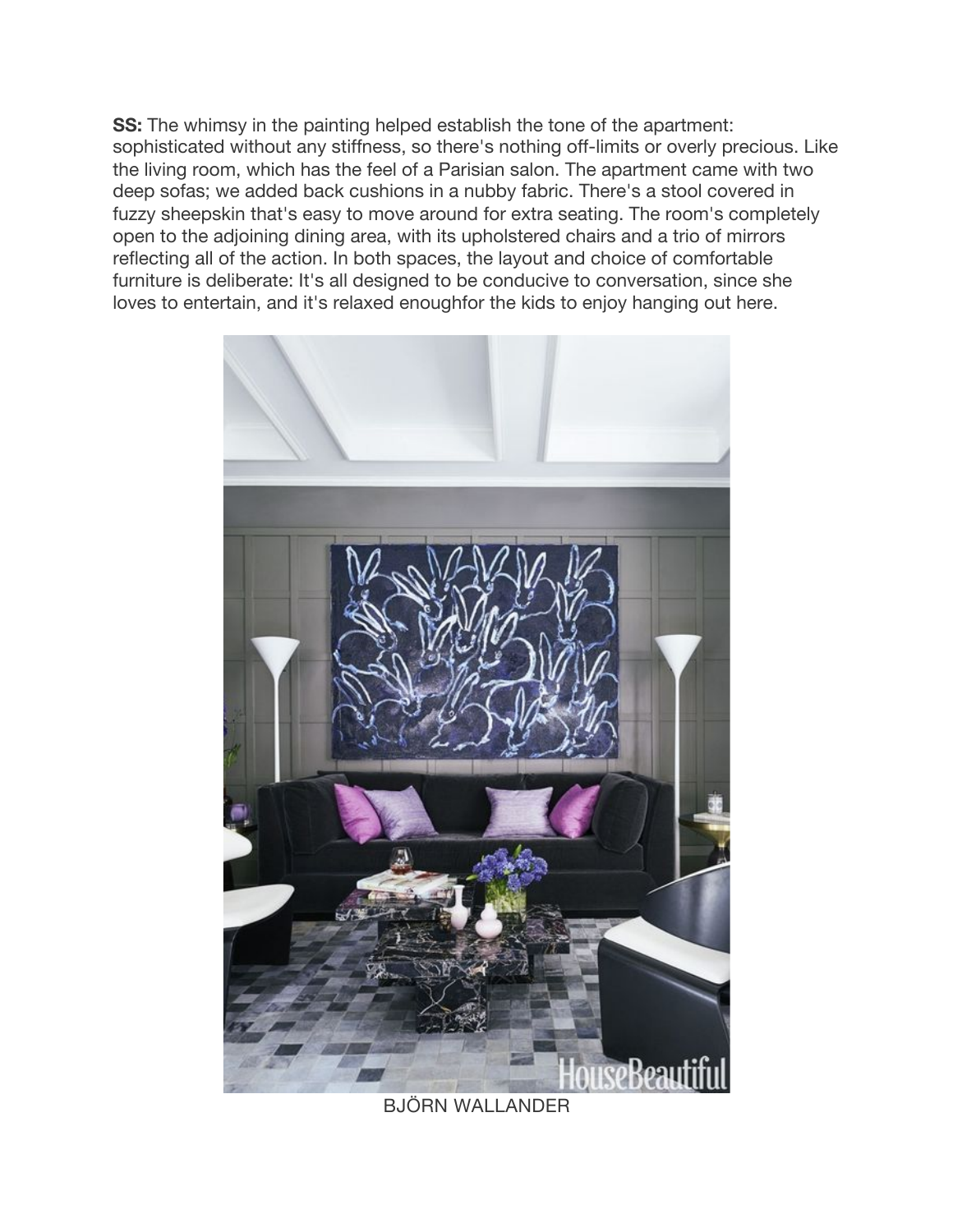# **A study tends to be serious, yet this one is anything but.**

**SS:** It's definitely not your grandfather's study! Painting the existing paneling a deep custom gray instantly created a sexy, smoldering ambience. I reinforced that mood with a streamlined mohair sofa, white-leather side chairs and a patchwork fur rug. The three-tiered Italian-marble coffee table adds gravitas, which you need in a room dominated by a six-foot-tall Hunt Slonem oil painting of bunny rabbits.

**GG:** I have been obsessed with Hunt Slonem's work for a long time. I'm originally from Georgia, and I like that he has a strong connection to the South. And — I'm almost embarrassed to admit this — I had a porcelain bunny collection growing up. Back then, I was on the debutante circuit, and people would give me porcelain rabbits as gifts. Then my daughters decided to keep a pair of rabbits, Sunny and Honey, as pets. So when I came across this artwork, it all clicked into place. I was determined: *I've got to get those bunnies!*



BJÖRN WALLANDER